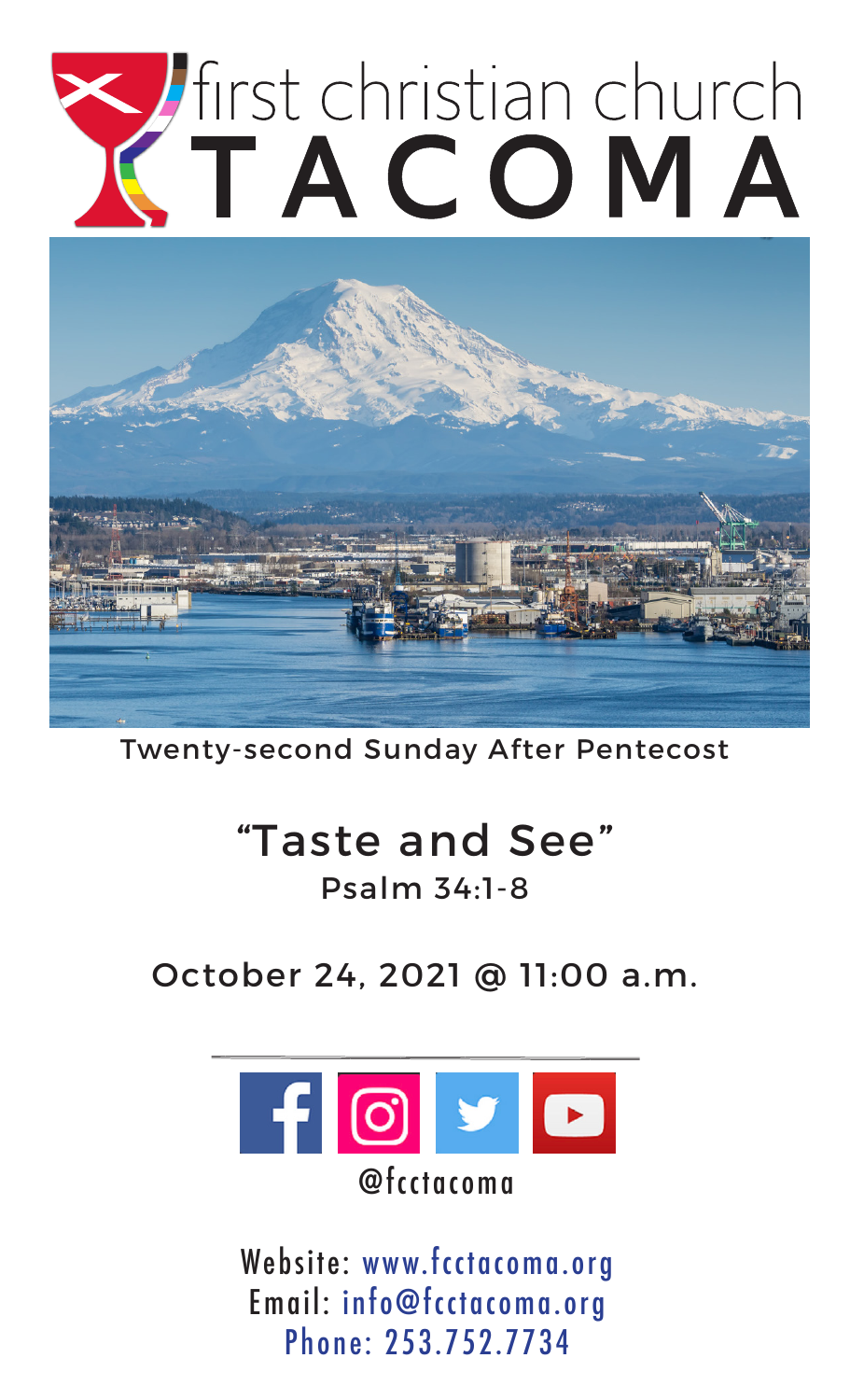#### *\*Please stand if you are able*

# **Gathering Music**

# **Welcome** Rev. Doug Collins

**Prelude FCC Trio** 

"His Eye is on the Sparrow"

# **Call to Worship <b>Call** Mark Housman

*Come now, let us praise the Lord our God at all times!*

*Let us share God's acts of love with gladness.*

*Come now, all who are troubles by life's traumas because our God is gracious and loving, and*

*forgiving.*

*Come now, and experience the radiant joy of God's mercy.*

*Let us celebrate together the generosity of our Listening God.*

*Let us worship.*

# **\*Opening Hymn CH 90**

Come Christians Join to Sing

# **A Time for Prayer** Pastor Doug

After a pastoral prayer is offered, worshippers are invited to light a candle at a nearby station as we continue our time of prayer. Down to the River to Pray

#### **Community Prayer**

#### **Eternal Spirit, Earth-maker, Pain-bearer**

From the New Zealand Prayer Book Find this week's responsive prayer insert in your pew.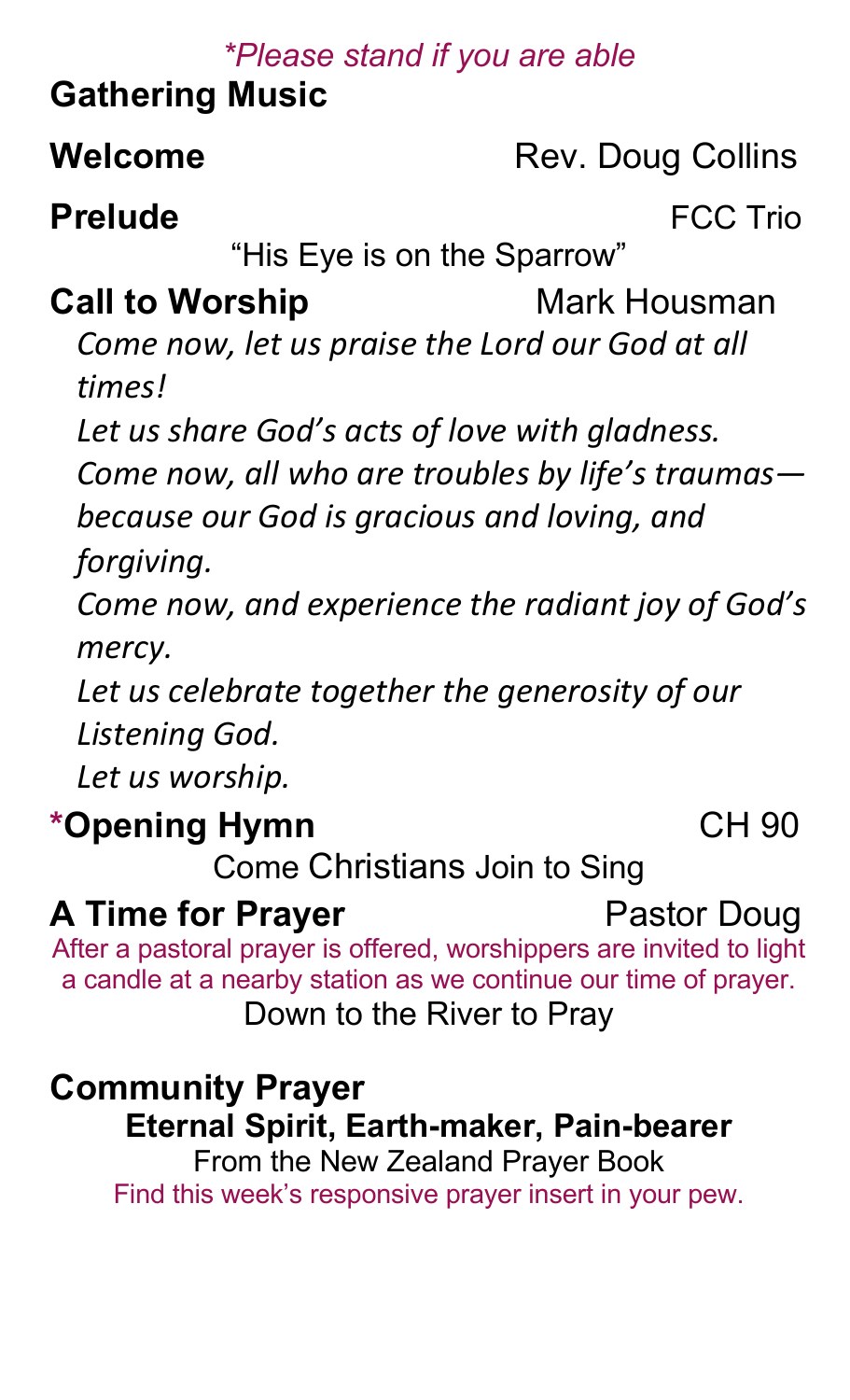# **Scripture Reading Mark Housman**

#### **Psalm 34:1-8**

I will bless the Lord at all times; his praise shall continually be in my mouth.

**<sup>2</sup>** My soul makes its boast in the Lord;

let the humble hear and be glad.

**<sup>3</sup>** O magnify the Lord with me, and let us exalt his name together.

**<sup>4</sup>** I sought the Lord, and he answered me, and delivered me from all my fears.

**<sup>5</sup>** Look to him, and be radiant;

so your<sup>[a]</sup> faces shall never be ashamed. **<sup>6</sup>** This poor soul cried, and was heard by the Lord,

and was saved from every trouble.

**<sup>7</sup>** The angel of the Lord encamps

 around those who fear him, and delivers them.

**<sup>8</sup>** O taste and see that the Lord is good; happy are those who take refuge in him

. This is the word of the Lord. **ALL: Thanks be to God.**

# **Sermon** Pastor Doug

### **"Taste and See"**

All Who Hunger, Gather GladlyCH 419

# **Call to Offering & Prayer of Thanksgiving**

Offering can be placed at the conclusion of our service in one of the two trays located at the back of the sanctuary. You can also give online anytime at http://bit.ly/fccgiving.